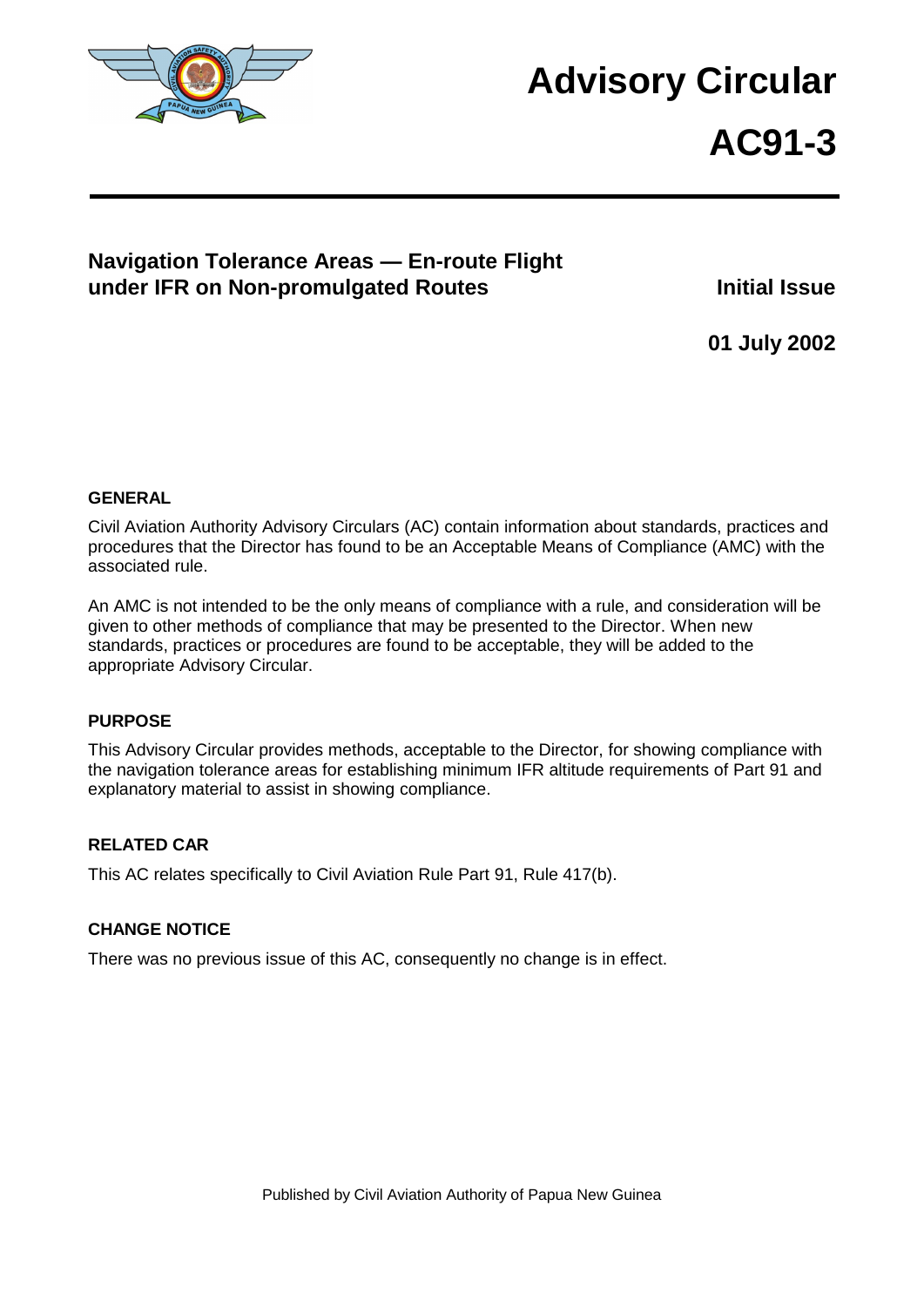# **Table of Contents**

| Routes defined by Area Navigation Systems, including GPS3 |
|-----------------------------------------------------------|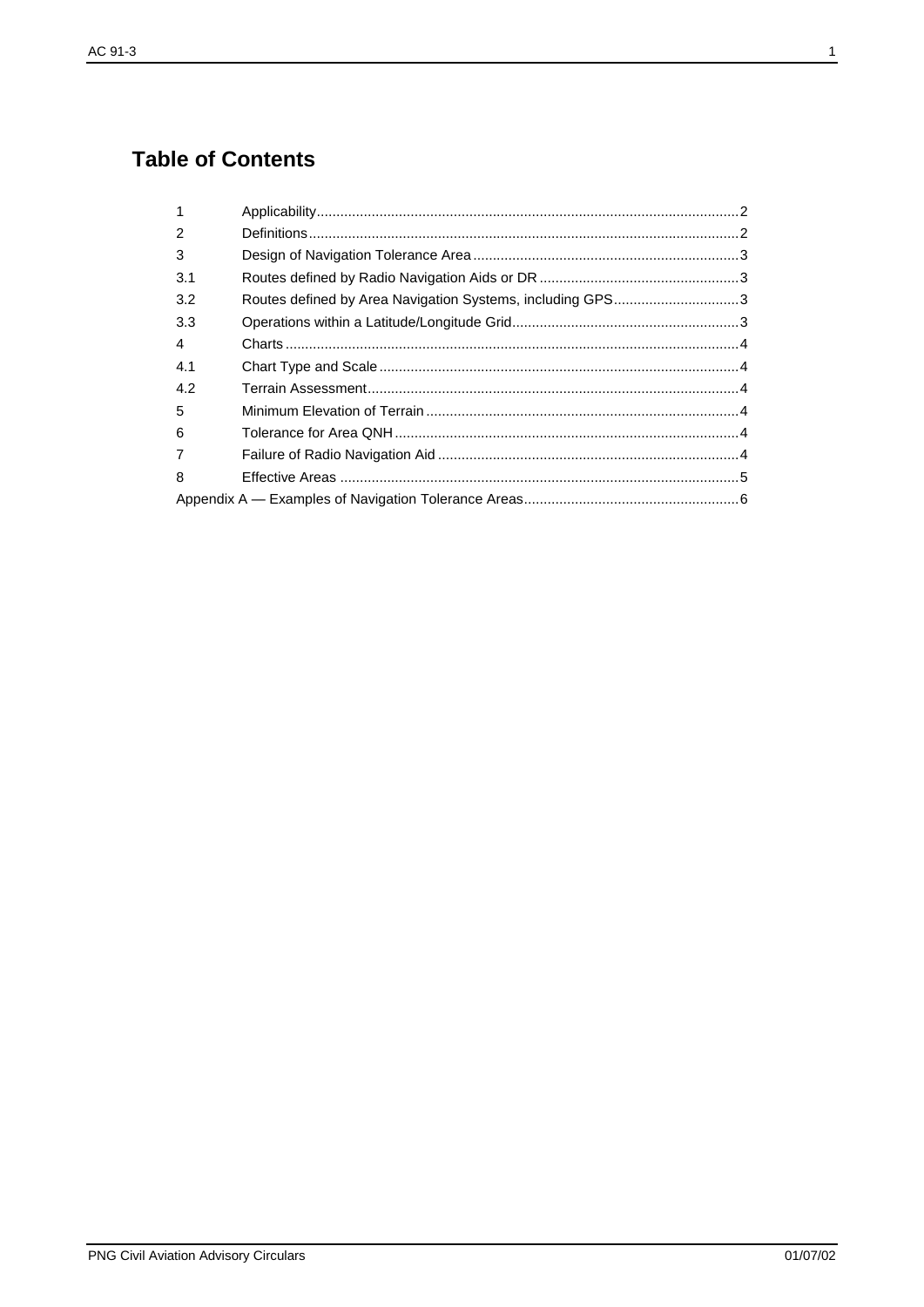# **1 Applicability**

The relevant rule 91.417 is reproduced as follows—

#### **91.417 Minimum altitudes for IFR flights**

- (a) Except when necessary for take-off or landing, a pilot-in-command shall not operate an aircraft under IFR below—
	- (1) the applicable minimum altitudes prescribed in Part 95; or
	- (2) the applicable area minimum altitude prescribed under Part 95; or
	- (3) if no applicable minimum altitude is prescribed in that Part—
		- (i) in the case of operations over terrain with a height in excess of 10 000 feet, a height of 2000 feet above the highest obstacle within a horizontal radius of 5 nm within the navigation tolerance area; or
		- (ii) in the case of operations over terrain with a height in excess of 5000 feet, a height of 1500 feet above the highest obstacle within a horizontal radius of 5 nm within the navigation tolerance area; or
		- (iii) in any other case, a height of 1000 feet above the highest obstacle within a horizontal radius of 5 nm within the navigation tolerance area.
- (b) A pilot in command shall establish the navigation tolerance area prescribed under paragraph (a)(3) in a manner that is acceptable to the Director.

This AC provides the pilot-in-command and the aeroplane operator with a method of establishing, as required under 417(b), the navigation tolerance area for the Lowest Safe Altitude (LSALT) applicable to IFR en-route operations, for a route or segment that is not prescribed under Part 95.

Where a radio navigation aid is used to establish a navigation aid tolerance area, in conformity with the following method, the LSALT within the tolerance area applies to operations by aircraft that are capable of navigation using that aid.

## **2 Definitions**

**Dead reckoning (DR) navigation** means the estimating or determining of position by advancing an earlier known position by the application of direction, time and speed data:

**Navigation tolerance area** means an area encompassing-

- (a) the degradation of navigation accuracy commensurate with the distance from a navigation aid; and
- (b) the degradation of DR navigation accuracy outside the rated coverage of a navigation aid.

**Lowest Safe Altitude (LSALT)** means the lowest altitude within the en-route procedural design area that will provide a minimum clearance of—

- (1) 2000 feet above the highest obstacle on an en-route segment over terrain with a height in excess of 10 000 feet; or
- (2) 1500 feet above the highest obstacle on an en-route segment over terrain with a height in excess of 5000 feet; or
- (3) 1000 feet above the highest obstacle on an en-route segment over terrain with a height of 5000 feet or less.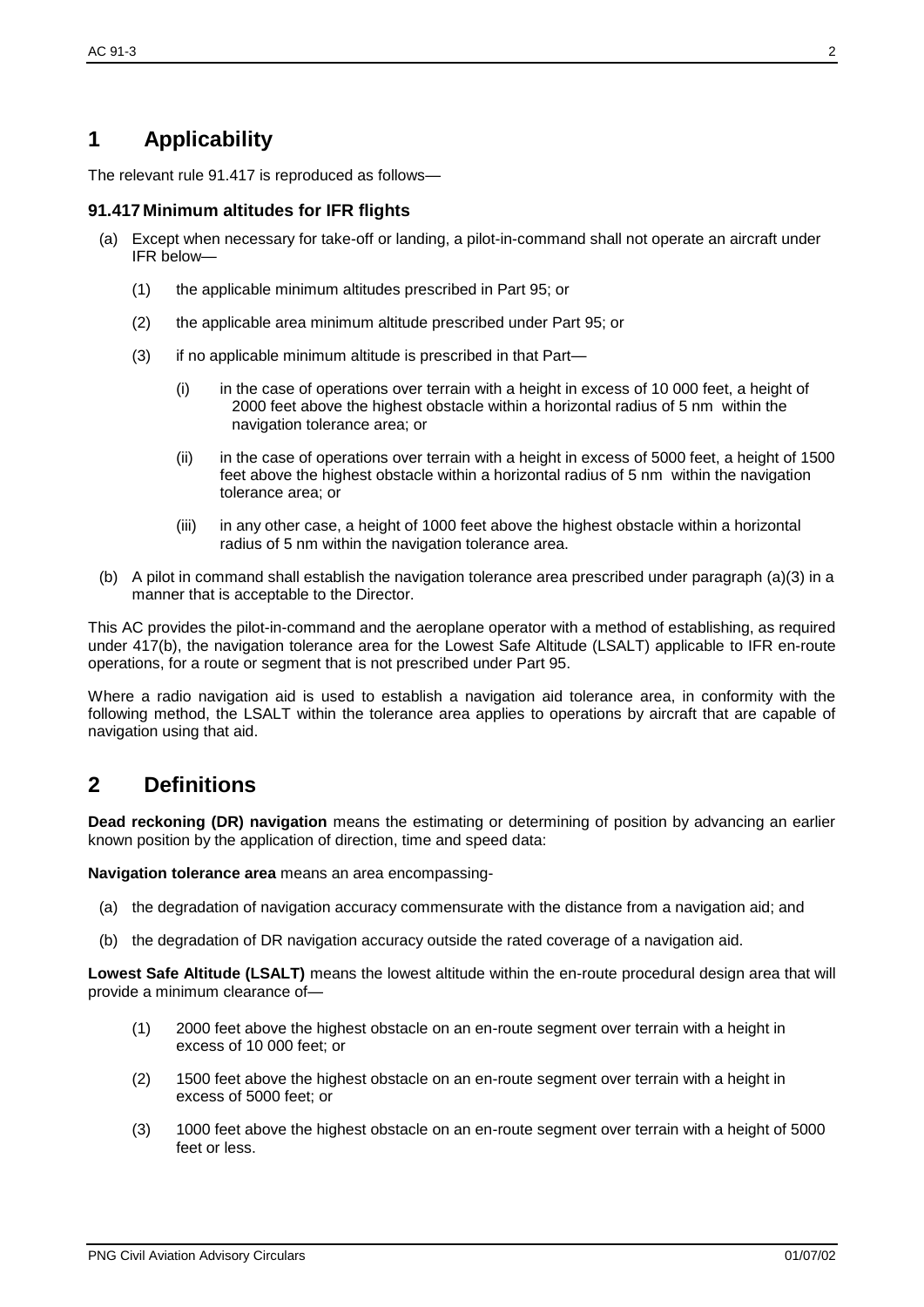**Area Minimum Altitude (AMA)** is the altitude within a depicted latitude/longitude grid in PNG RNC. The altitude is shown as a bold number, or numbers, used to indicate altitude in thousands of feet. A smaller and equally bold number, underlined and adjacent to the larger number/s, denotes altitude in hundreds of feet. The depicted AMA will apply within the latitude/longitude grid enclosing it, plus a tolearance area of 17 NM all around the grid. Within this area the minimum clearance from terrain is the same as that shown above, in relation to LSALT.

# **3 Design of Navigation Tolerance Area**

#### **3.1 Routes defined by Radio Navigation Aids or DR**

The tolerance area consists of a 5 NM area surrounding and including an expanding route navigation tolerance of—

- $(1)$  12°, each side of the required track, from the navaid that provides the tracking guidance; or
- $(2)$  15°, each side of the required track, when no track guidance is available and DR navigation is required to be used.

The maximum width of the route navigation tolerance area is 50 NM, on each side of the required track.

For a route or route segment using track guidance from a VOR, the maximum range to be used is 60NM. This recognises the potential that exists for loss of reliable navaid guidance if the aircraft is flown at the LSALT. No allowance can be made for "line of sight" range, for aircraft operations above the LSALT.

In circumstances where more than one azimuth navaid exists anywhere within the route segment and can be used to define a route, rated coverage shall be based on the shortest range navaid.

The effective areas for various circumstances are shown in Appendix A..

Note that there may be instances where an enroute or destination navaid has a rated coverage of less than 50 NM. If such a navaid is to be used, it is possible that the splay of the navigation tolerance area will never intersect with the area emanating from another enroute navaid. In any such case, the protection area to be applied shall assume that the navaid with reduced range does not exist – refer to examples 5, 6, 7 and 8 in Appendix A.

Where DR is the only means of navigation over en-route segment lengths longer than 200 NM, the navigation tolerance areas should be established in accordnace wiht the provisions of paragraph 3.3. For the purpose of this specification, a DR segment is defined as one where no navaid guidance is available at the departure point, enroute or destination.

#### **3.2 Routes defined by Area Navigation Systems, including GPS**

The tolerance area is the same as described in pargraph 3.1 above except thatthe maximum width of the route navigation tolerance area is—

- (1) 30 NM, each side of the required track, for conventional RNAV systems, and
- (2) 7NM, each side of the required track, for IFR-approved GPS.

#### **3.3 Operations within a Latitude/Longitude Grid**

The tolerance area consists of a 17 NM area surrounding the grid within which the operation is to be conducted. If enroute navigation involves a segment length exceeding 200 NM, all latitude/longitude grids within 50 NM either side of the nominal track, plus the 17 NM area surrounding each grid, shall be included in the assessment. Alternatively, use may be made of the AMA grids shown on PNG RNC1 and RNC2.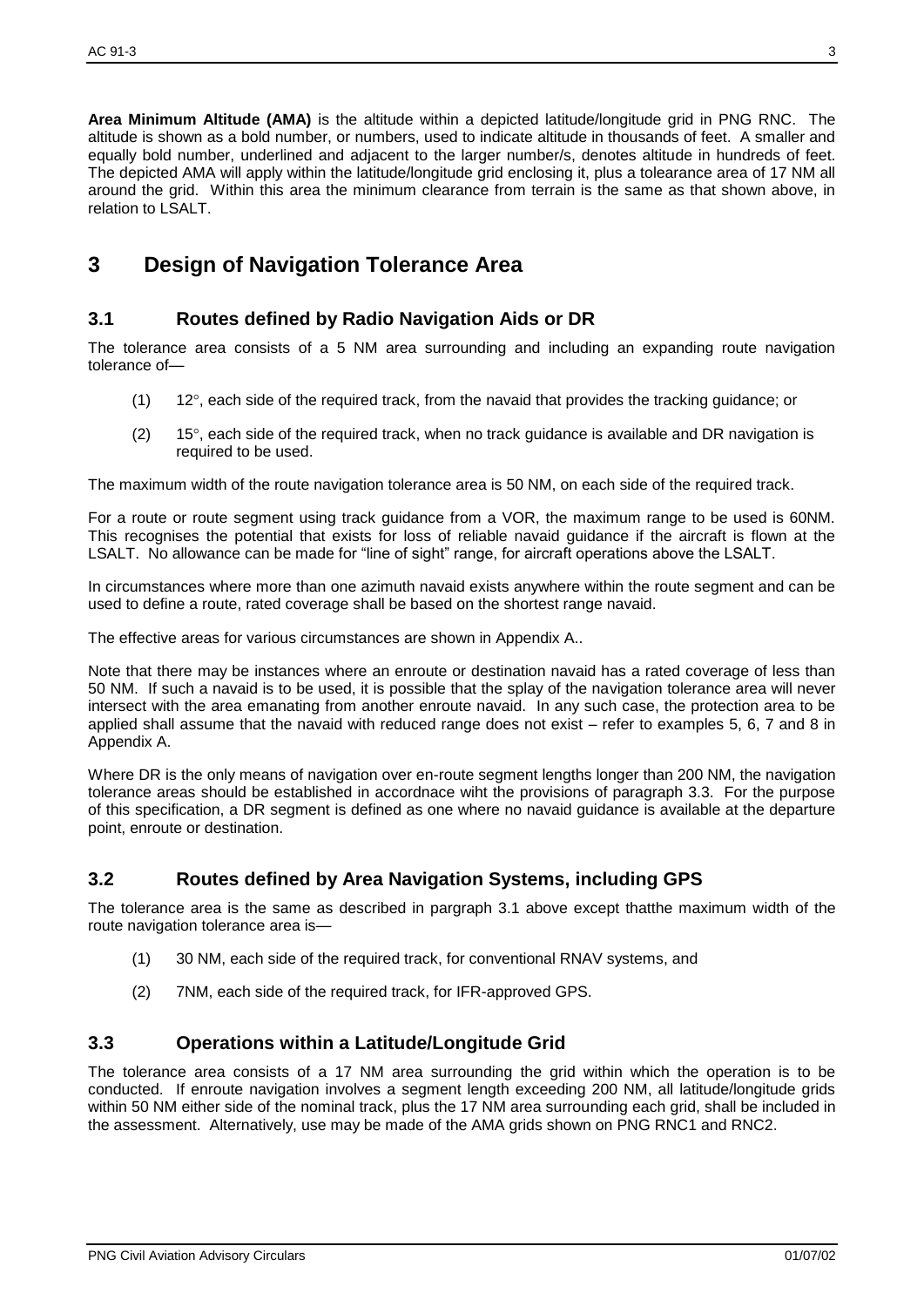## **4 Charts**

#### **4.1 Chart Type and Scale**

The following aeronautical topographical charts may be used :

- (1) 1:1,000,000 scale (WAC or ONC series):
- (2) 1:500,000 scale (TPC series):
- (3) 1:250,000 scale (JOG series).

#### **4.2 Terrain Assessment**

Terrain found within the tolerance area is to be assessed as follows, to derive an assumed elevation value for the relevant obstacle :

- (1) **Contours :** If the highest feature is a contour, add the contour interval, as specified on the chart, to the value of the highest contour within the tolerance area. There is no need to add the value applicable to chart vertical error to this result.
- (2) **Spot Elevations** : If the highest feature is a spot height with a specific elevation, add the applicable value for chart vertical error.
- (3) **Spot Within Contour** : If a spot elevation appears within the highest contour in the tolerance area, use the elevation applicable to the spot height and add the applicable value for chart vertical error.
- (4) **Accuracy of Spot Feature Elevations** ; If the charted elevation of the controlling obstacle is noted as being questionable, a value of 200 FT shall be added to the charted elevation, unless the chart specifies a lesser value. If the chart indicates that vertical accuracy is not known, an on-site survey must be undertaken, to confirm the actual elevation.
- (5) **Chart Vertical Error** : If there is no discernable value recorded on the chart, use a value of 100 feet.
- (6) **Vegetation** : To account for the possible existance of vegetation on the chosen terrain feature, add 100 feet to allow for vegetation growth.

## **5 Minimum Elevation of Terrain**

Where the assumed elevation of the relevant obstacle, as determined in paragraph 4.2 is less than 500 feet, the minimum elevation value to use is 500 feet.

### **6 Tolerance for Area QNH**

The accuracy of an Area QNH value is to be regarded as  $\pm 3$  millibars of the actual QNH at any point in the area. Each millibar represents 30 feet, so the tolerance for Area QNH to be added to the assumed elevation determined in paragraph 4.2 is 90 feet. There is no need to add this value when the assumed elevation of the relevant obstacle is less than 500 feet.

## **7 Failure of Radio Navigation Aid**

The navigation aid tolerance area for any route or segment must be adjusted, using the provisions of paragraph 3, in the event of failure of the relevant navigation aid, unless an alternative navaid is available for use at the same place.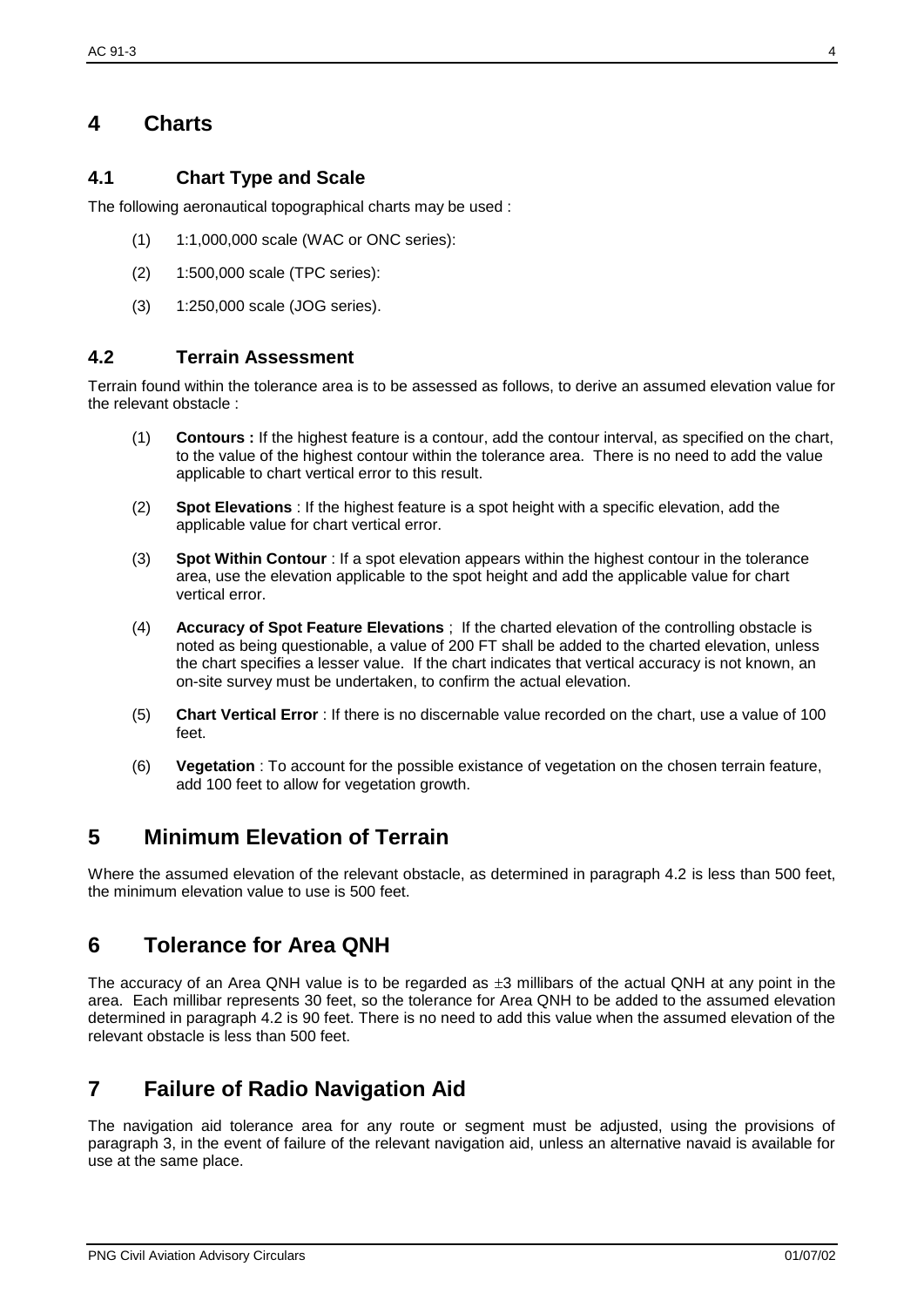# **8 Effective Areas**

The diagrams in Appendix A are examples of the navigation tolerance areas for various circumstances of radio navigation aid guidance and provide additional information on the method used to establish the dimensions and shape of the area.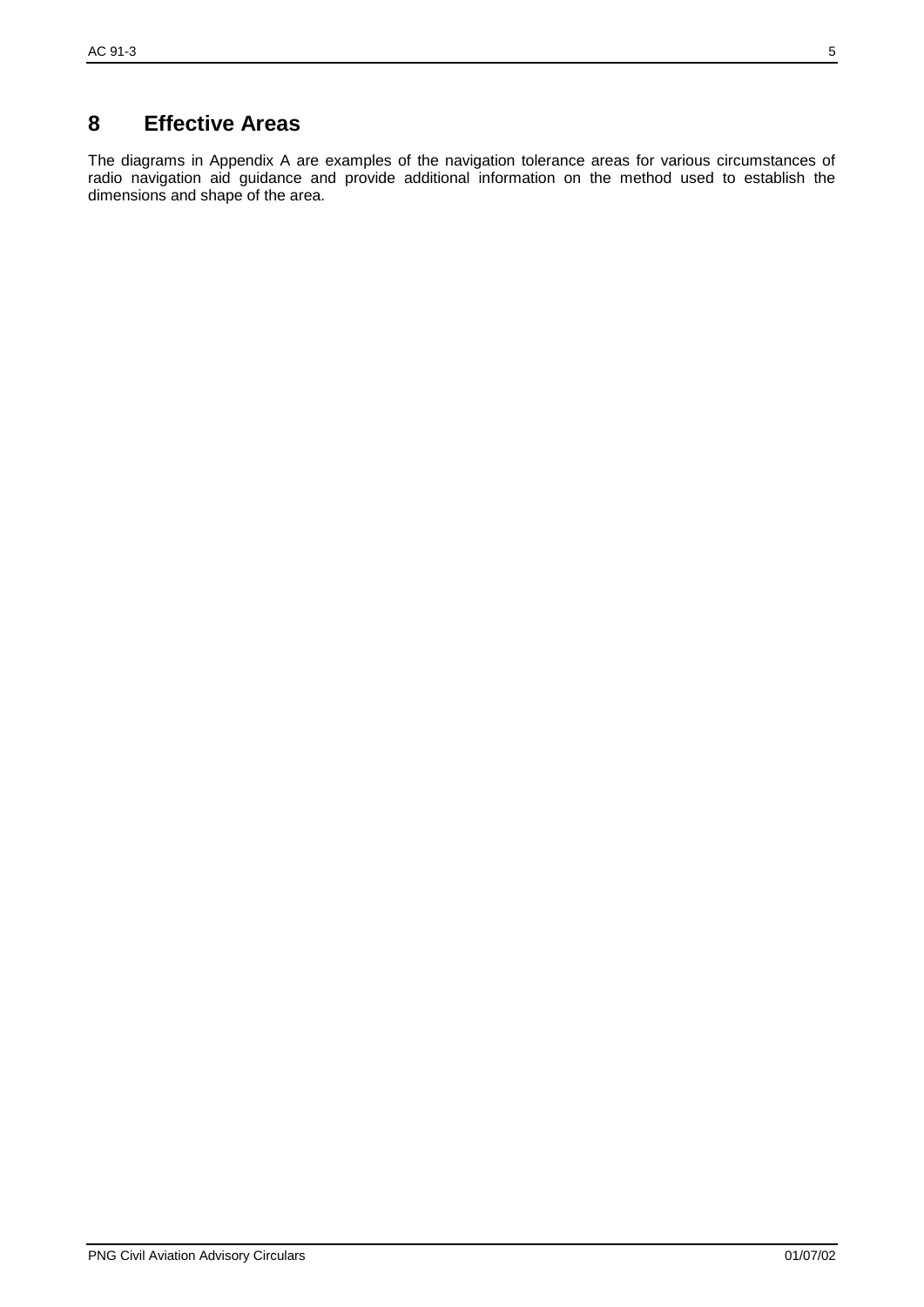### **Appendix A — Examples of Navigation Tolerance Areas**

**Example 1 :** Route segment with navaids at each end and navaid coverage from each end for at least half the segment length.



**Example 2 :** Route segment with navaids at each end, where coverage from the destination navaid is less than half the segment length, but navaid at departure end covers the distance up to at least the coverage of the destination navaid.



**Example 3 :** No navaid at departure end, but navaid at destination end such that the 12° lines from destination intersect 15° lines from departure end. Note that the route must commence at the depicted departure end, not some prior point.

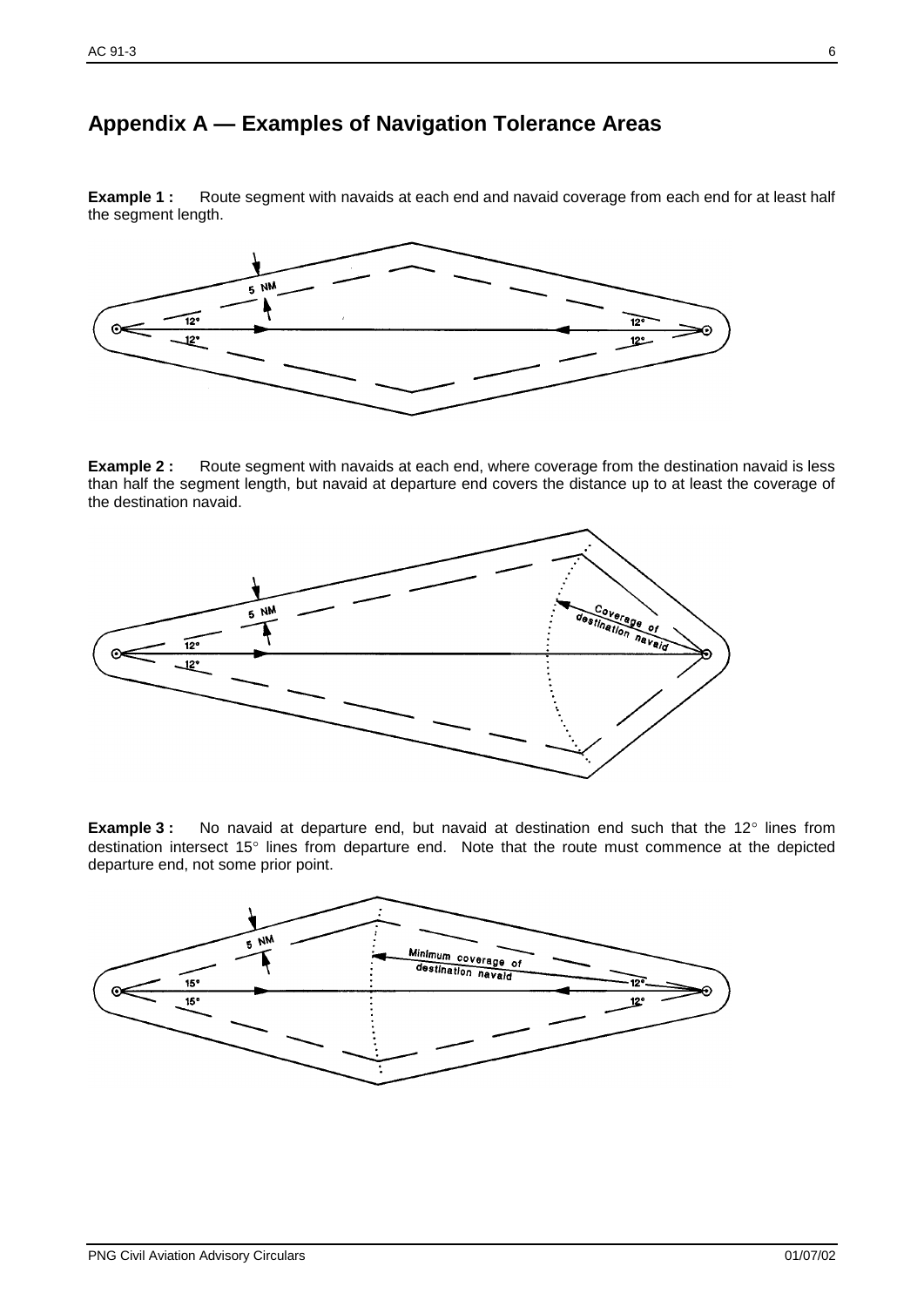**Example 4 :** No navaid at departure aerodrome, but navaid at destination such that the 12° lines do not intersect 15° lines from departure end.



**Example 5 :** Navaid at departure end but not at destination, with segment distance not exceeding 235 NM (12° diverges 50 NM from track in 235 NM). This example assumes a minimum rated coverage of at least 235 NM.





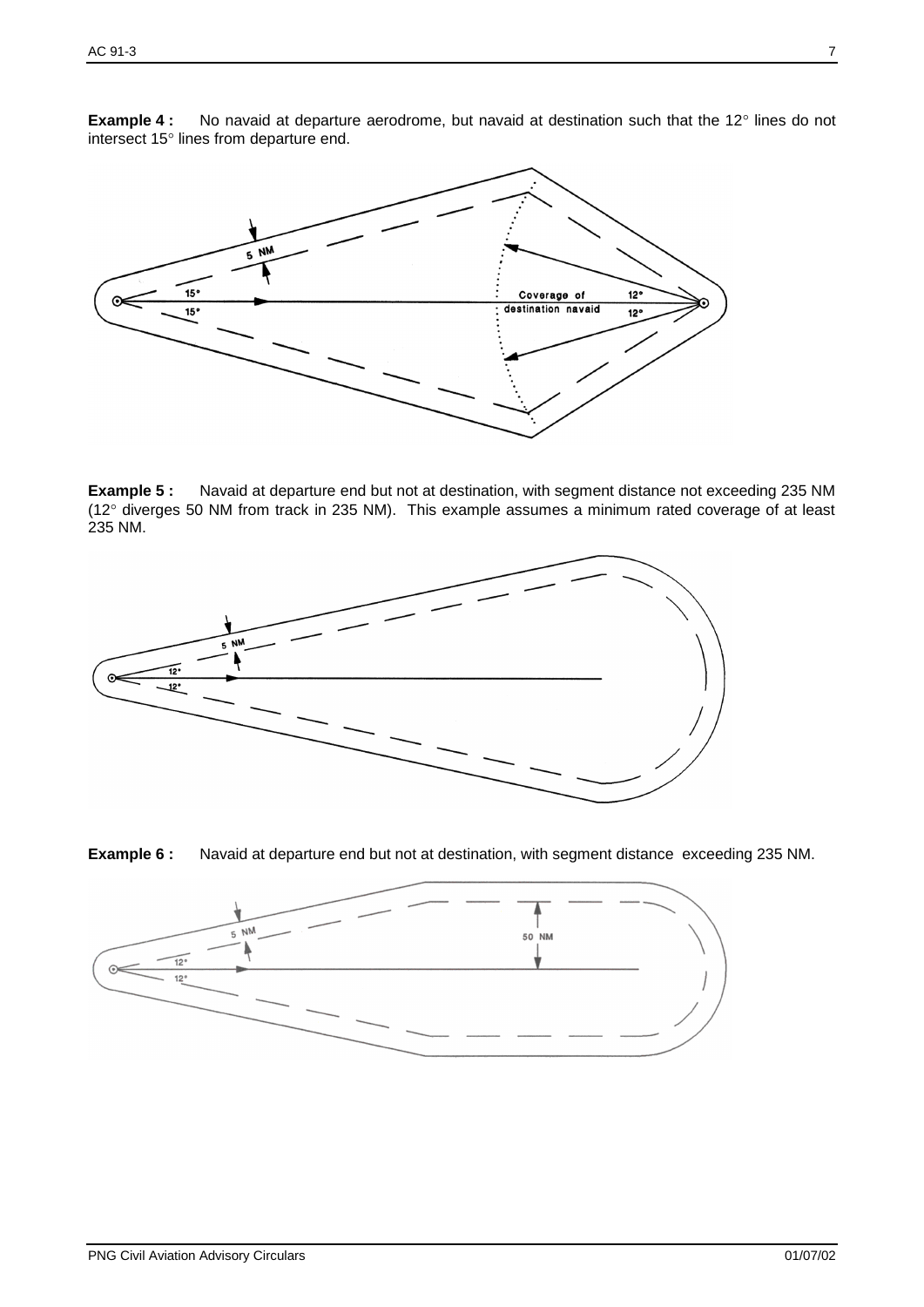

**Example 7 :** Route segment without navaids, with segment distance not exceeding 186 NM (15° diverges 50 NM from track in 186 NM).

**Example 8 :** Route segment without navaids, with segment distance over 186 NM.



**Example 9 :** As for example 2, but 12° lines expand to maximum distance of 50 NM either side of track. In no case is the maximum width, inside the 5 NM buffer area greater than 50 NM either side of track.

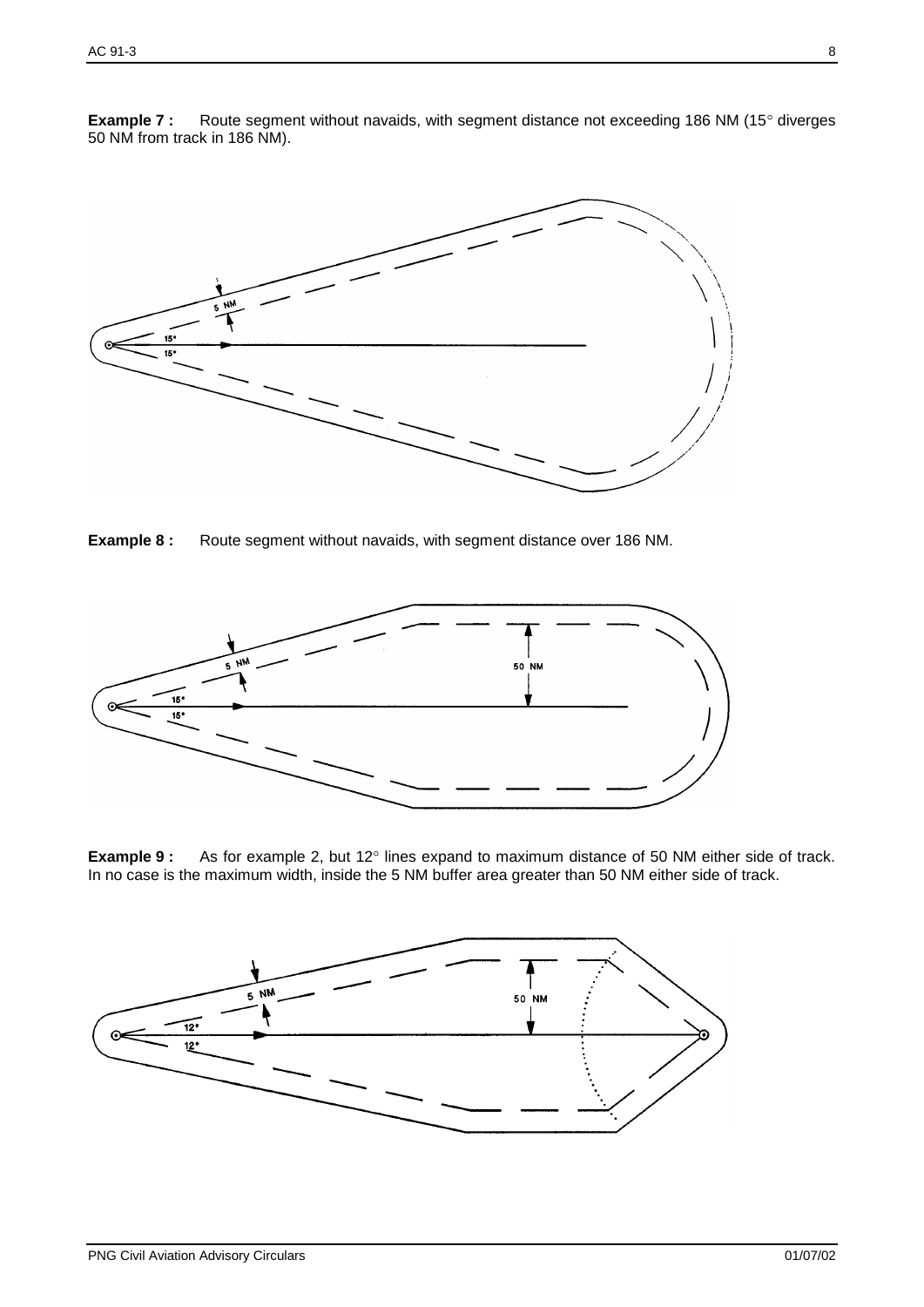**Example 10 :** Route segment with intermediate reporting point (no position fix). The basic area for A – B is ADEF and, for B – C, is GDCF.



**Example 11 :** Route segment with change of direction at DR position. Coverage of destination navaid not less than length of second sector of route segment.



**Example 12 :** Route segment with change of direction at DR position. Coverage of destination navaid less than length of second sector of route segment.